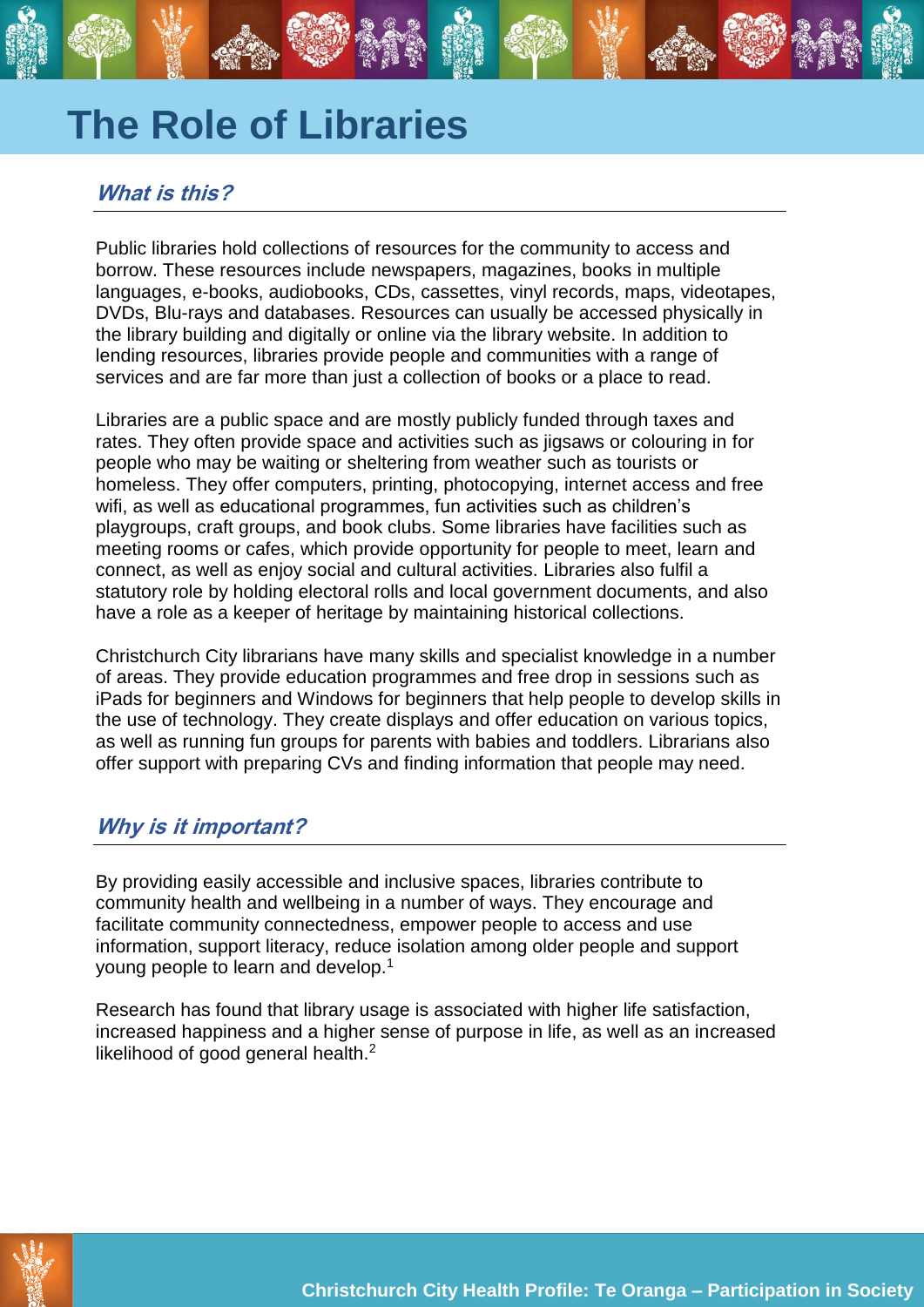There are 20 community libraries and one mobile library in Christchurch and Banks Peninsula. Most libraries are open until 6pm on weekdays but some are open for longer hours and on the weekends.<sup>3</sup> A new central library to replace the one lost in the February 2011 earthquake is currently under construction and is due to open in 2018.<sup>4</sup> As of June 2015, 191,874 people were members of Christchurch City libraries.<sup>5</sup>

The Christchurch City Council conducts an annual Point of Contact Service Satisfaction Survey. Results from 2015-2016 show that respondents reported consistently high satisfaction with library services, programmes and events. 93% were satisfied overall, 98% were satisfied with programmes and events, while 94% agreed that council made it easy to use the library service and programmes.<sup>6</sup>



## **Impact on inequalities**

Membership of Christchurch City Libraries is free to all Christchurch residents. The costs of some services such as overdue fees and hold requests are also free for some people, such as children under 18 years and concession membership holders. This ensures equitable access to the library's resources, regardless of income.

A large longitudinal study in the United Kingdom<sup>7</sup> found that by age 11 there is a gap of four years in the verbal and reading ability of children from the highest and lowest socioeconomic groups. This gap has been linked to differing economic outcomes later in life. Reading to young children daily is one of the four

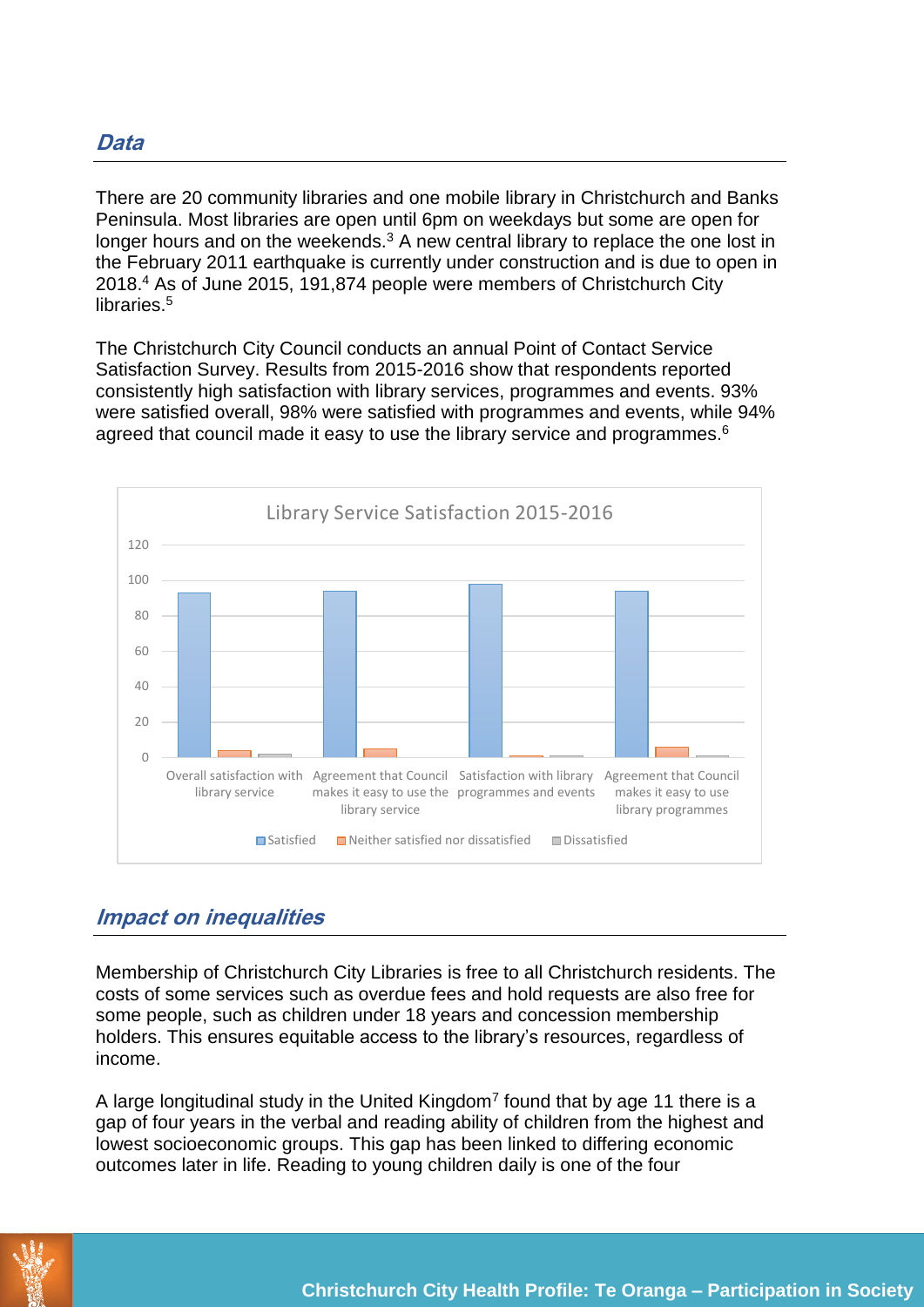recommended interventions to address this gap and having books available to borrow from libraries can help.

The physical accessibility of libraries is important. They should therefore be located in the community where they can be easily accessed via multiple transport modes. The design of library buildings should ensure they are easily accessible for people of all ages and abilities. Furniture design and building layout are important.

#### **Solutions**

As new libraries are built or upgraded, universal design and barrier free approaches should be used to ensure accessibility.

The geographic spread of the 20 libraries in Christchurch, as well as the mobile library, makes their services accessible to residents of all suburbs. In addition to the mobile library, there are other services that ensure resources are accessible to people who cannot travel to a library building. There are rest home outreach programmes and supported customer service where a librarian can select books based on a person's interests which can then be picked up by a family member or friend.

For people with English as a second language, there are ESOL resources including magazines, adult and children's books in both hard copy and online. There are also resources for new settlers. Large print books are available for people with visual impairments. Resources and support are available for people with dyslexia. Anyone can 'book a librarian' for assistance.

Reading in Mind<sup>8</sup> is a book scheme that helps people to manage and treat mild to moderate mental health issues. It is a joint project run by Christchurch City Libraries, Pegasus Health and the Mental Health Foundation. Book lists on a variety of topics such as stress, worry, anger and many more are available.

### **Data limitations**

Library usage by different ethnic and socio-demographic groups would be useful to understand users better.

### **Connections with other issues**

Urban Design and Planning, Community Initiatives, Public Transport, Social Connectedness.

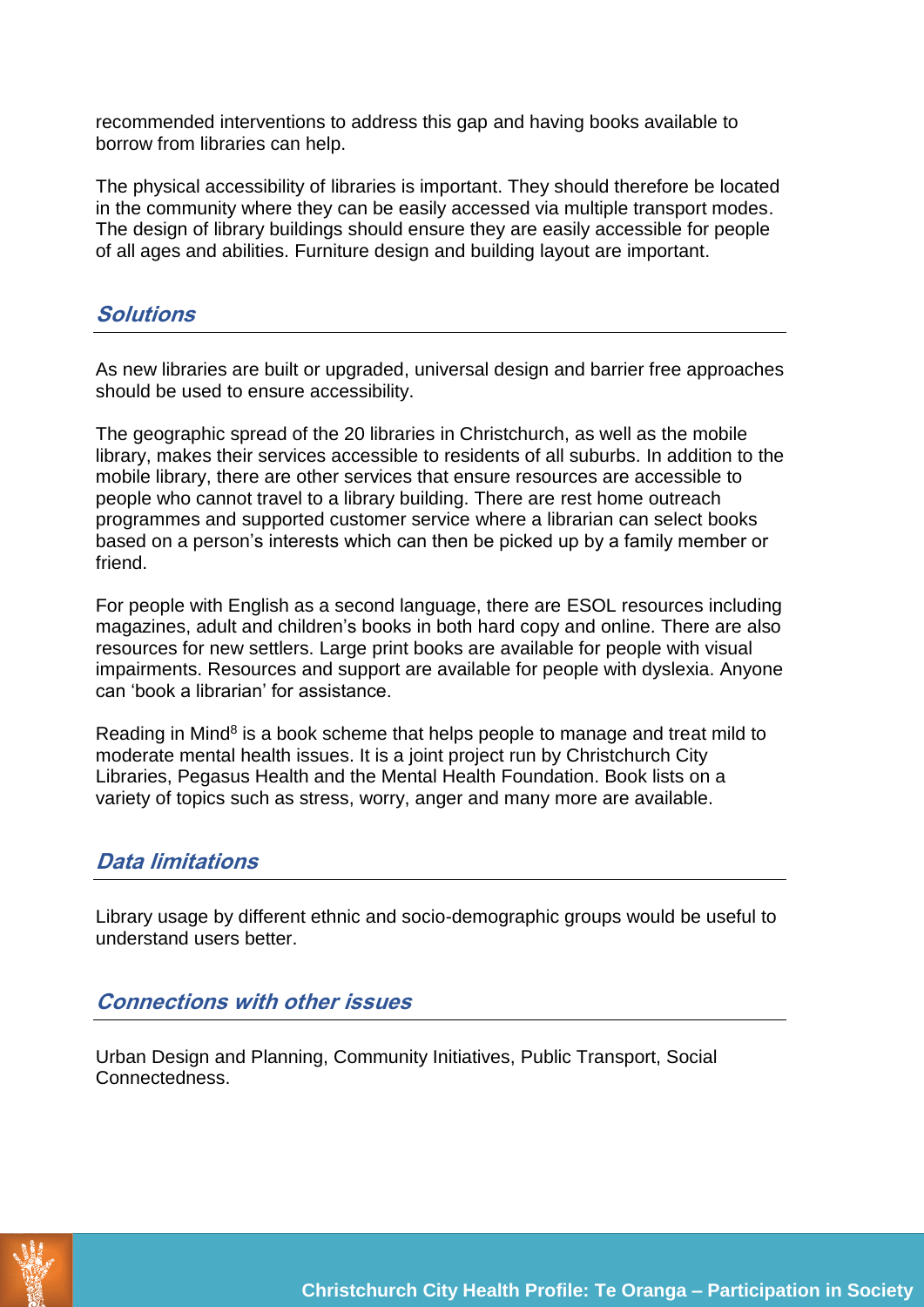#### Last updated January 2017

Prepared by Community and Public Health, a division of the Canterbury District Health Board.

*The information contained in this document may be derived from a number of sources. Although the CDHB has taken reasonable steps to ensure that the information is accurate, it accepts no liability or responsibility for any acts or omissions, done or omitted in reliance in whole or in part, on the information. Further, the contents of the document should be considered in relation to the time of its publication, as new evidence may have become available since publication. The Canterbury District Health Board accepts no responsibility for the manner in which this information is subsequently used.*